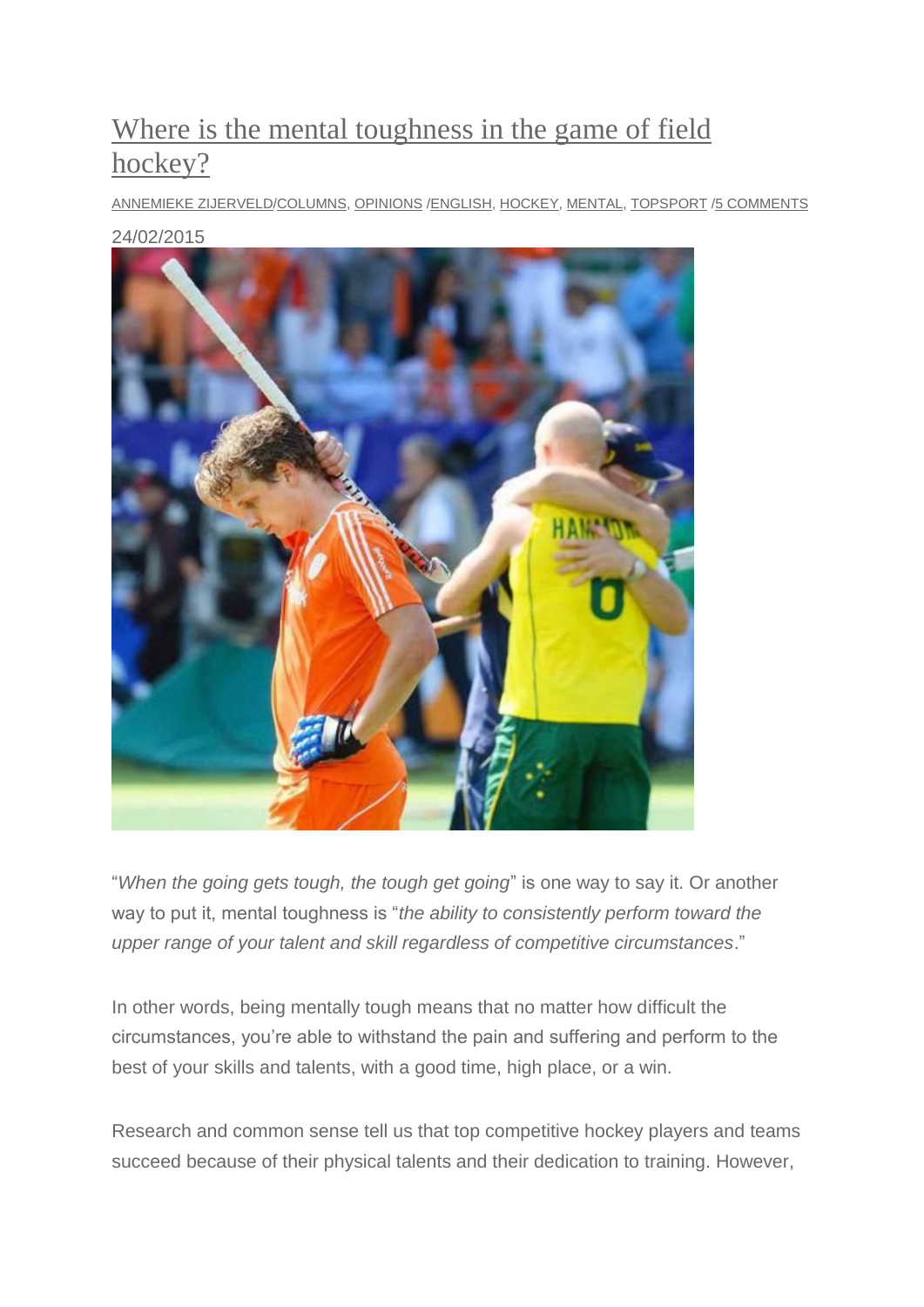they also succeed because of their dexterity in dealing with the psychological pressures of their sport. In short, mental toughness and resilience are tremendously important for any player and team aiming to be the best in the game.



As a result, many players and teams should engage in training their psychological readiness. At the root of mental training in field hockey is this question: Are you mentally tough enough to compete?

It is the psychological preparedness for the game, including skill in dealing with the stress of strong competition, recovering from mistakes and failure quickly, determining strategies to tackle tough situations, adjusting with each circumstance and game, collaborating with a team, celebrating successes but not becoming overconfident and keeping positive before, during and after the game.

As we psychologists debate the roles of genetics, environment, and learned skills in determining mental toughness, we do agree (along with athletes and coaches) that high levels of mental toughness are associated with athletic power and success. In fact, mental toughness (or *"grit")* may be the defining factor between winning or losing on the pitch. Despite all this recent important knowledge, most hockey teams don't really seem to grasp the concept of mental toughness yet nor the growing importance of it.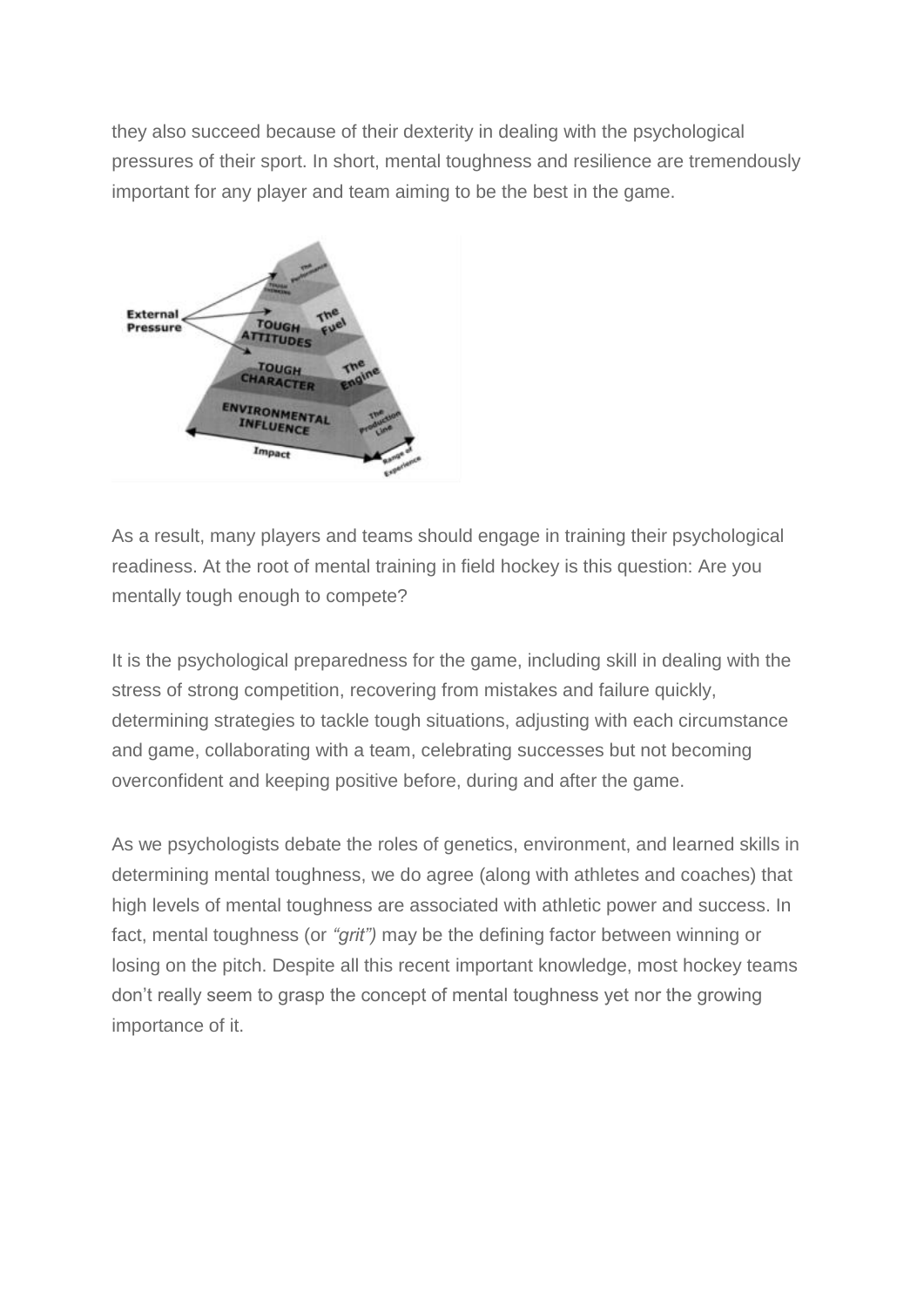#### **Mental toughness is?**

When you, your body, the competition, nature, or the environment has the best of you so that you're physically tapped out and need to figure out how to pull something out of yourself. Not in a robotic way, but in a way that's mentally aware and engaged. It's not just the ability to keep moving but to keep doing it in a way that's engaged and competitive in the environment you're in, on the pitch. It's easy when you feel good physically. It's when that physicality leaves you.



It is acknowledging that very challenging moments can occur in your hockey career, and also in life in general, but having the capacity in a quick time frame to turn a negative experience into a positive one. It means being able to keep on performing whilst in extreme discomfort. It's the ability to mentally overcome the brain, which is telling you to stop, and keep pushing yourself forward, even if things aren't going well.

## **What mental toughness looks like and what it brings: Extraordinary performance**

The U.S. Navy SEALs are among the most courageous men on earth. Their secret: mental conditioning.

The SEALs are fearless because of the training they undergo. Their secret is what we psychologists call *habituation*. This simply means the more you're exposed to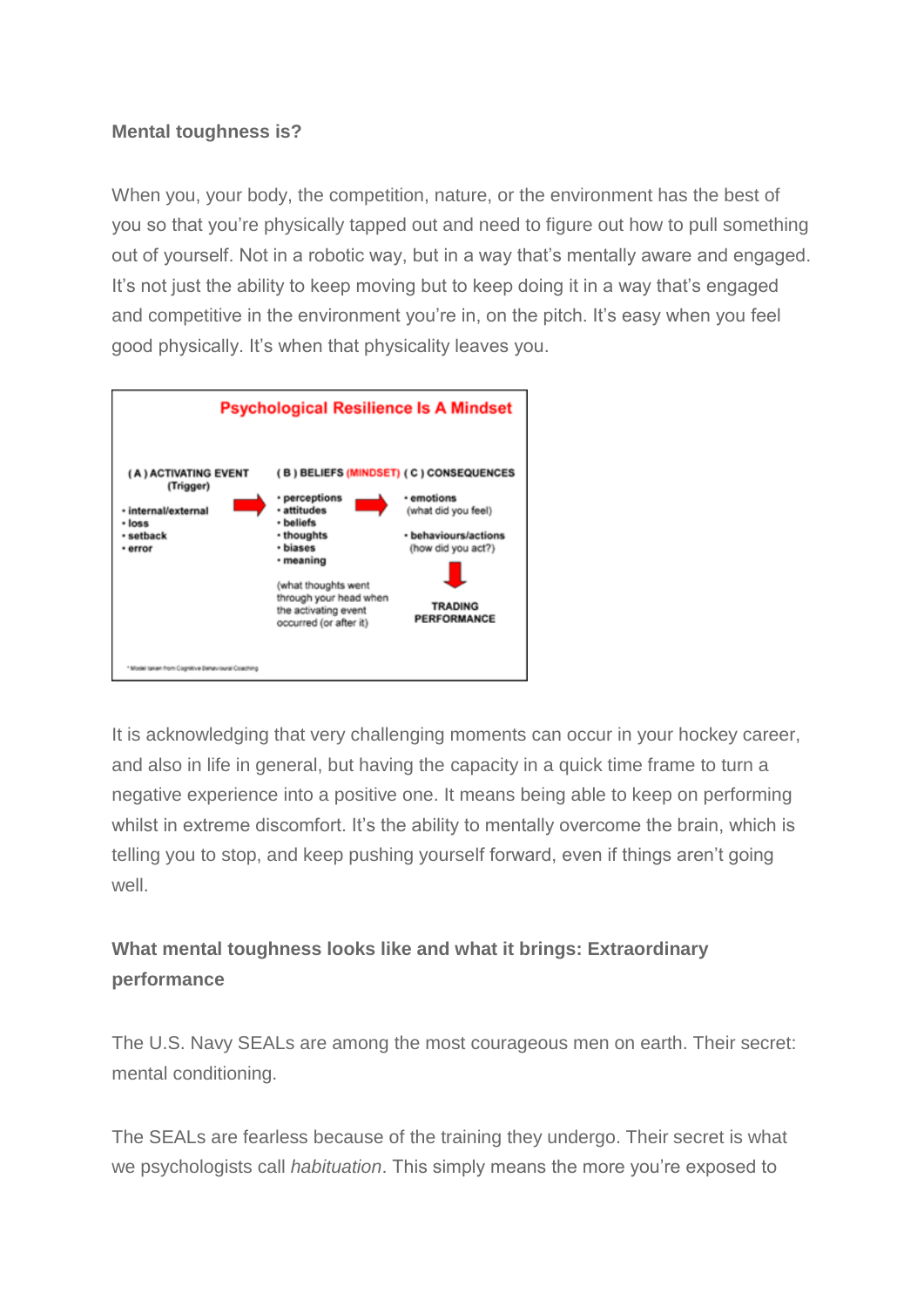something that you initially fear, the less it will fear you and eventually you become immune to it. You get used to it. This principle can be well used in field hockey as well.

This is mind over matter situation. Essentially, you're bending the body's software to control its hardware. It works when taking a penalty corner. It works shooting a finalsecond ball. It works banging down a door with a bad guy on the other side.

Graduating as a SEAL is not all about being physically fit, Lieutenant Commander Mike H executive officer of SEAL Team 10, says, "*Today, our primary weapons systems are our people's heads. You want to excel in all the physical areas, but the physical is just a prerequisite to be a SEAL. Mental weakness is what actually screens you out."*



Physically, there's very little difference between athletes who win Olympic gold and the rest of the field. It's like the SEAL candidates. Terrific hardware.Situps, pushups,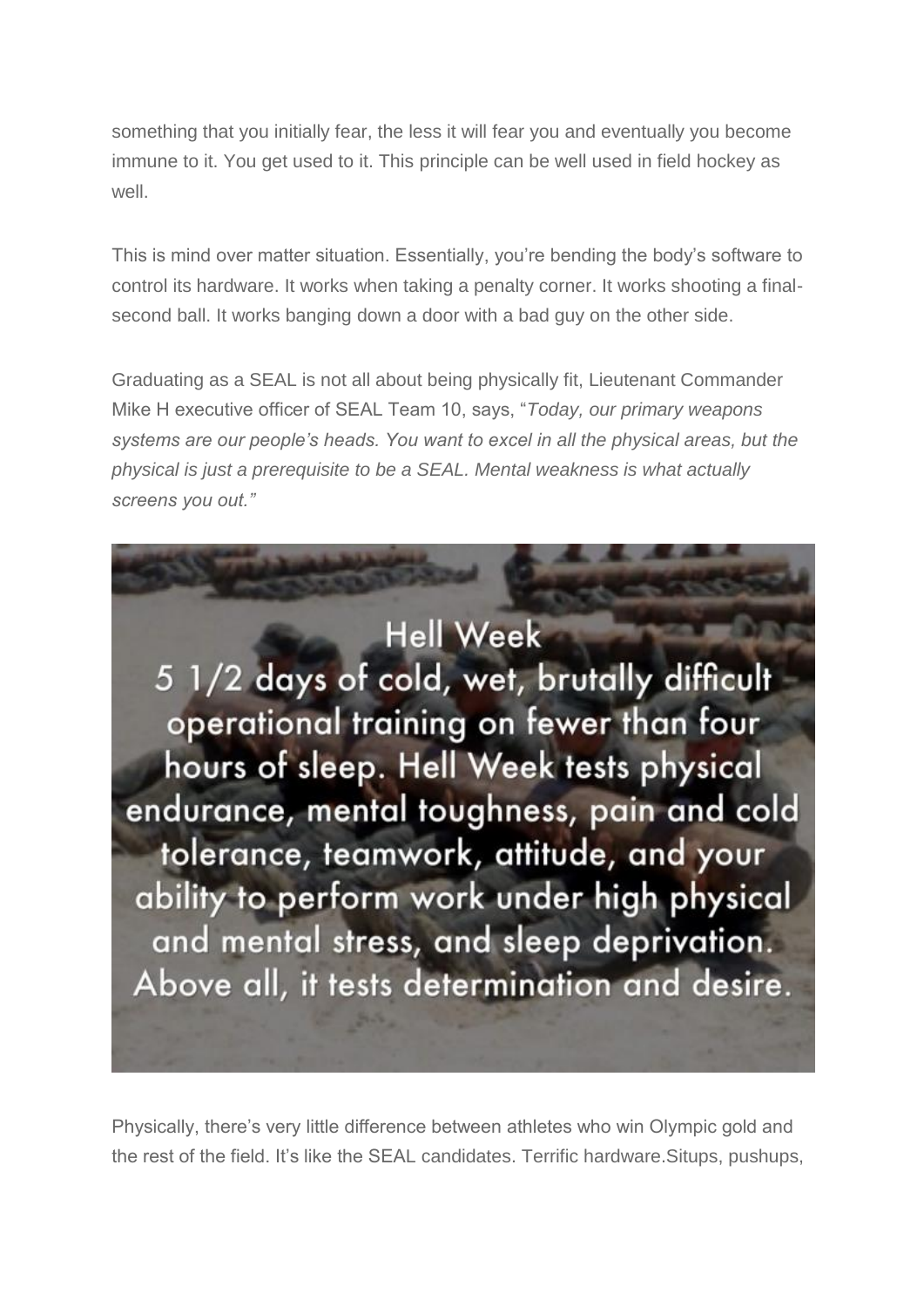running, swimming, off the charts, superhuman. But over at the Olympic center, we psychologists found that the difference between a medal and no medal is determined by an athlete's mental ability. This is what separates true winners from the competition. Knowing how to use this information. Not to be afraid of the mind, but to know how to make the mind work for you. This knowledge can be applied more and more, to my belief, in the game of field hockey. It's all about gaining knowledge, about keep on developing. Seek to make a difference on the detail level, that can give teams the winning edge at the elite level.

So the secret to courage and continuous performing at your best is putting yourself in the same difficult situation on a consistent basis, day in day out, or doing a seemingly difficult action over and over, a million times, until you no longer have any emotional attachment to that situation, environment, or action. You become immune to it. You become part of it.

*Coach Nick Saban is known for bringing in motivational speakers to offer words to the Crimson Tide. Marcus Luttrell, the Navy SEAL whose story inspired the film "Lone Survivor," spoke to his team about the deadly battle he survived and the impact it had on him.*

*The overriding message of his talk was about toughness, togetherness and never giving up for anything. Not only a strong message but also a firm belief which a lot of teams should apply and live up to.*

#### **Why you're stronger than you think you are**

What you're physically capable of in an performance environment is more determined by your mental strength than your physical capabilities. In a way your body can go beyond what your physical perceptions of tiredness or fatigue are. Your brain will be telling you "*You're tired. Stop.*" It's trying to stop you from killing yourself. The mental limitations kick in before the physical limitations.

We have to learn that there's no point in worrying about things you can't change. Every moment you're not moving is time wasted. You just have to keep moving and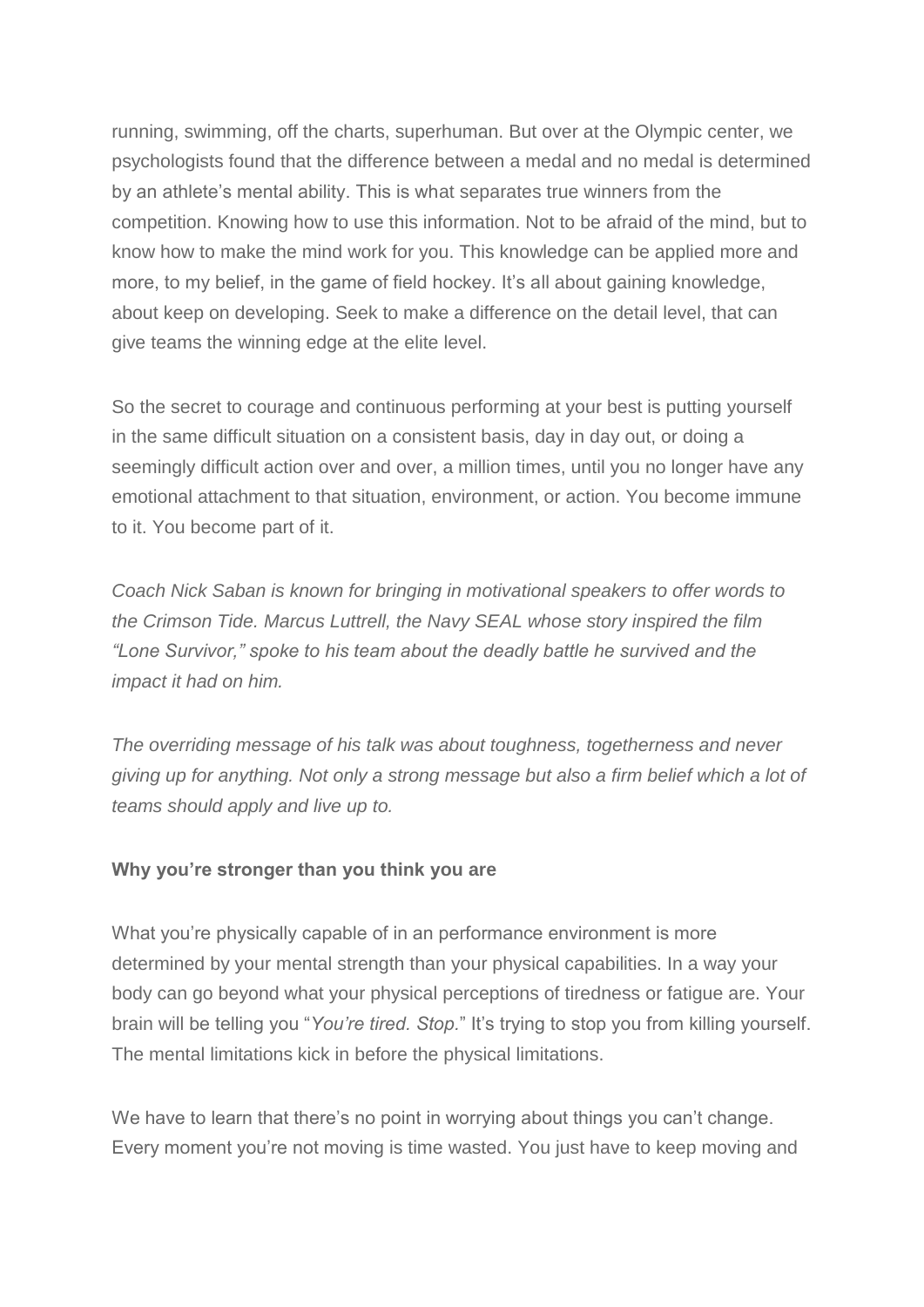talk it through with your team and coach. During tournaments lots of things can go wrong. You have to learn to keep yourself in a place that's not a panic.

### **On training for mental toughness**

Visualization is a piece of the training that is incredibly important. You don't have to do anything physically, you can be meditating or walking, anything where you're in your mind, playing it out in advance. You're imagining the game, the crowd, the competition, those points that your body is saying, "*stop*," or that you're suffering. You're mentally training yourself to push through those barriers.

As a hockey player it's important to use all your training and experience. In many ways the training is harder than the event itself in terms of the hours you're putting in. No one is cheering for you. You're mentally training for those moments and that's giving you the reserve to be able to say, "*I've seen this. I've done this, I know I can do it, because I've been there before."*

**Mental toughness** is when you can find fuel in an empty tank.

Every hockey player has the experience of running physical and mental empty. What that then results in, you climb inside of yourself. Endurance athletes have this term: "*the pain cave*." You have to get comfortable in the pain cave. It's a place of prolonged suffering. You know you're going to experience it but you find a way to know that it's not going to last forever.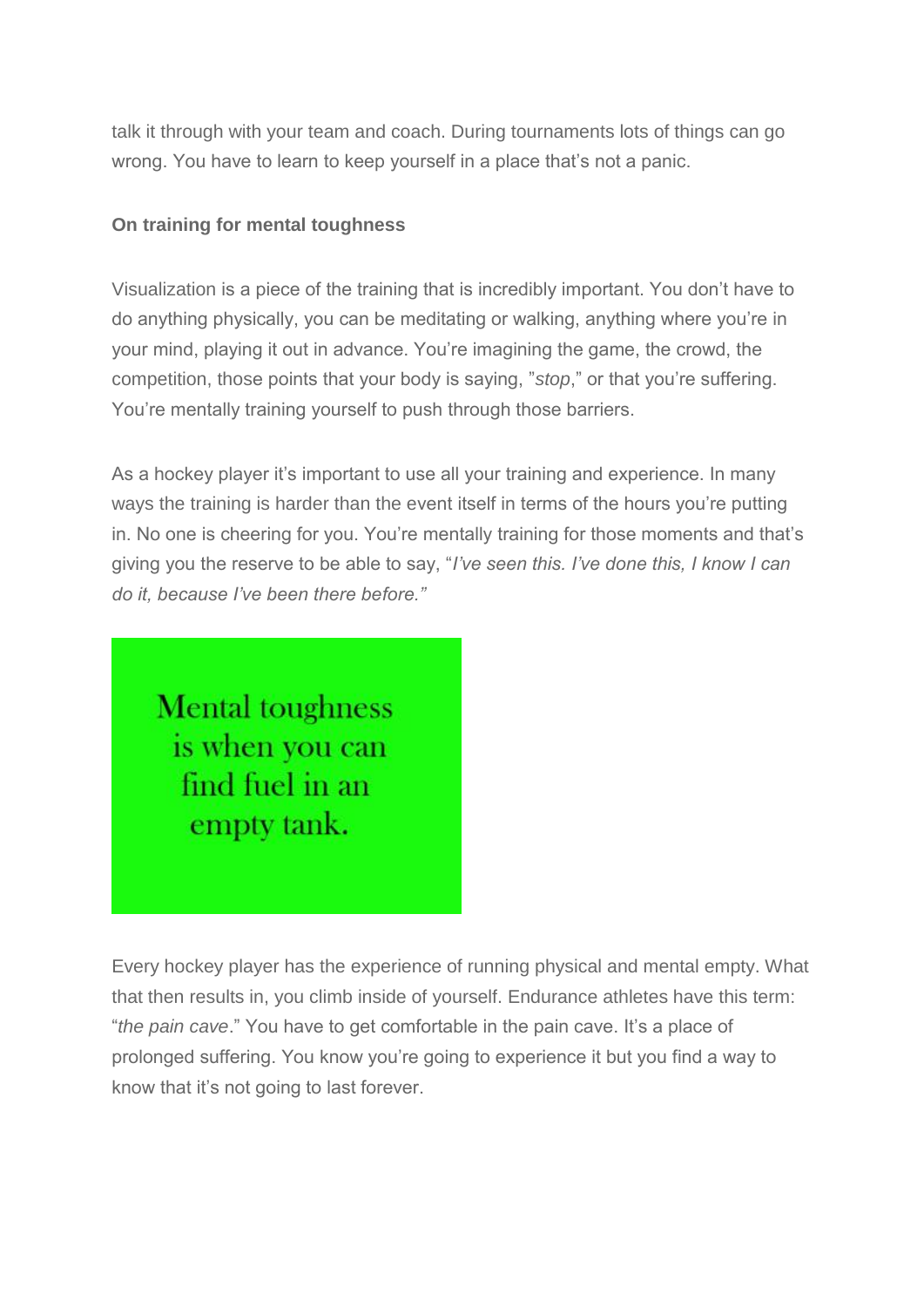#### **Key factors of mental toughness: What can be trained more in field hockey?**

*Flexibility*. Successful hockey players should have the ability to absorb the unexpected and remain supple and non-defensive. To maintain humor even when the situation becomes tough. If something isn't going well or doesn't turn out as expected, they should remain flexible in their approach and look for new ways to solve the problem. Also, players must continually be open to re-educating themselves, even in the basics, which they may have taken for granted for too long. They need to exercise caution in defensively falling back on things they know and are comfortable with rather than looking for new ways of playing the game.

*Responsiveness.* Successful hockey players must be able to remain engaged, alive and connected with a situation when under pressure. To be constantly identifying the opportunities, challenges, and threats in the game environment. They understand that they need to think differently about how their environment and team operate. Successful players should always look for new ways to think about these problems and, more important, look for fresh ways out of these problems. They have a sense of urgency about responding to the changing face of their sport and their team dynamics, make decisions and act based on up-to-the-minute and in-depth knowledge of what is really going on in their game.

*Strength*. The most excellent players are able to exert and resist great force when under pressure and to keep going against insurmountable odds. They have learnt to find the strength to dig deep and garner the resolve to keep going, even when in a seemingly losing game. They focus on giving their best and fighting hard until the end, with persistent intensity throughout the game. Top players always find a way to think, "*While this is tough, I am a whole lot tougher*."

*Courage and ethics.* Top hockey players have learnt do the right thing for the game and the team. They suppress the temptation to cut corners or to undermine others so they come out on top. They have the courage to make the hard but right decisions for the complete team.

A famous story I often share with my athletes as an example of courage and ethics in sports is that of the tennis player Andy Roddick. In 2008 Roddick was the No. 1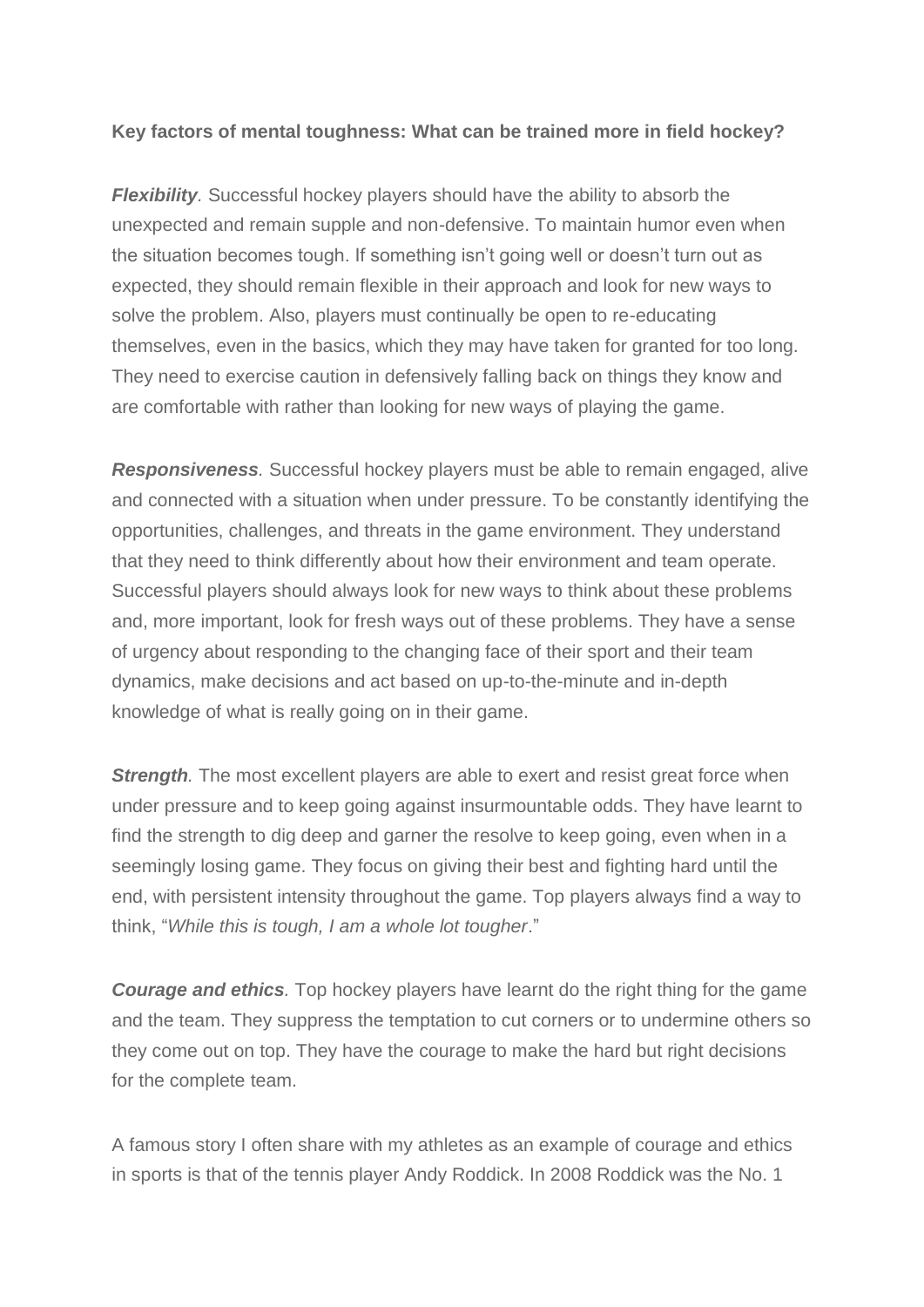seed at the Rome Masters. He was at match point and about to win. The umpire called his opponent for a double-fault serve. Walking to shake his opponent's hand, Roddick noticed a ball mark on the clay–in bounds. Roddick got the umpire's attention and pointed out that the ball had nicked the line but was in fact in bounds. The match continued. Roddick went on to lose the match, and his beyond-the-call-ofduty honesty made him famous as an upstanding person, an opponent who would do the right thing. Successful hockey players ultimately win by making the right and courageous decisions.

*Resiliency.* Most excellent players have gained the ability to rebound from disappointments, mistakes and missed opportunities and get right back in the game. They have a hardiness for enduring the downs of a situation. They remain optimistic in the face of adversity and quickly change when necessary. They resolve to make things better and are experts at figuring out ways to do more with fewer resources. How about the resiliency of Detroit Tigers pitcher Armando Galarraga, who was just one out away from pitching a perfect game when Jim Joyce, the first-base umpire, called a runner safe who was indeed out? Joyce had made an error. Galarraga was certainly deeply disappointed, but he continued to pitch and get the next batter out. Afterward, Joyce admitted the error and apologized. Galarraga shrugged it off, saying, "*Everyone makes mistakes."*

*Sportsmanship.* Successful players always exhibit sportsmanship. They don't let the opponent know when he or she has gotten them down. "*Chin up*," is their mantra. Clearly we all experience disappointment, attacks from others, an occasional blow to the stomach. However, the behavior exhibited by the most excellent hockey players after losing or being attacked by others or the situation sets the tone for the rest of a team. Additionally, top players support their teammates and their roles. If teammates start competing with and attacking one another, it is definitely difficult to win.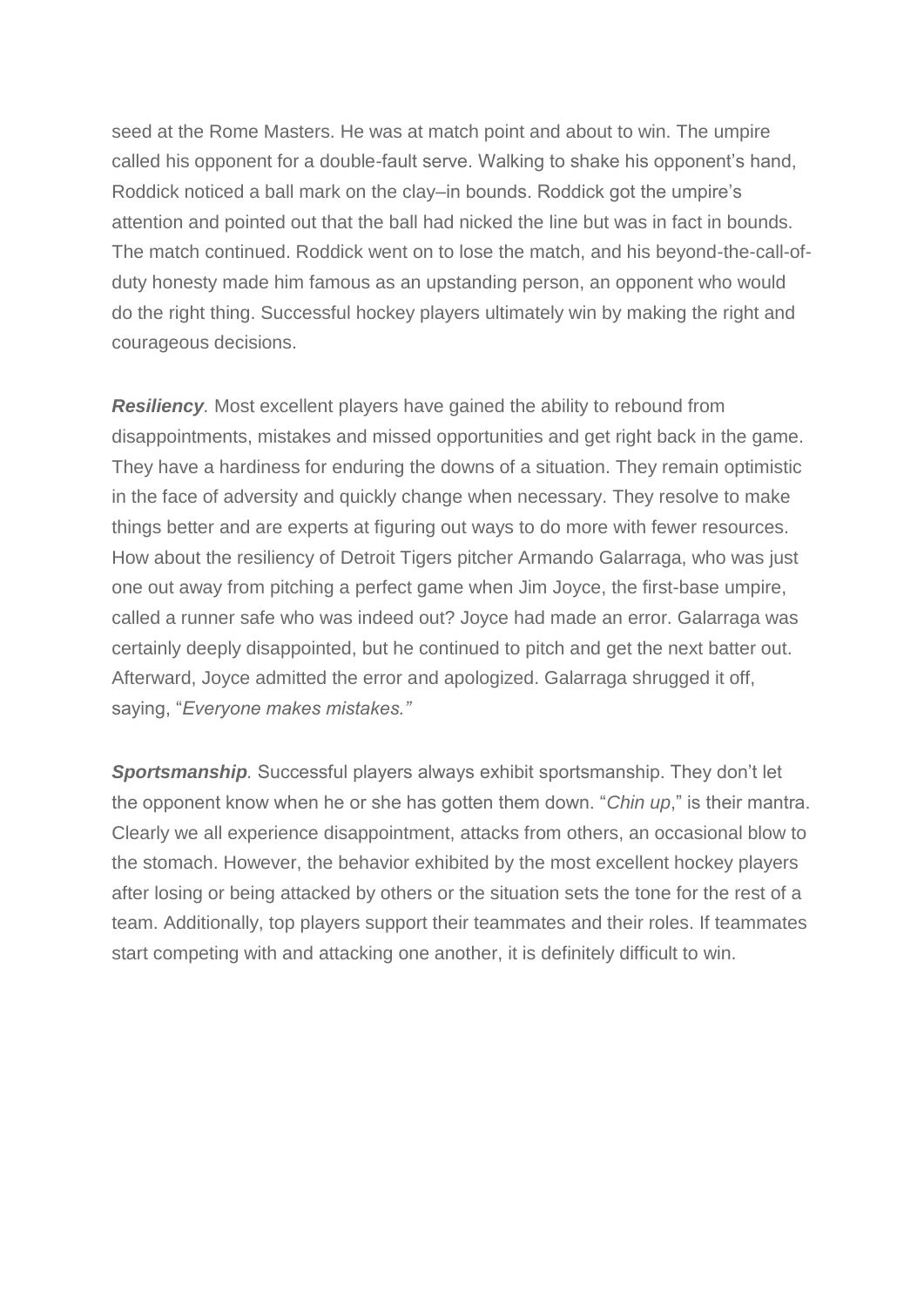

Hockey players all need these same markers of toughness to succeed and lead in today's sports environment. Teams cannot succeed on technical skill alone anymore. Olympic hockey teams have tough questions and situations to address. The most successful teams go into today's competitive environment with their best mental game and with the attitude of "*Bring it on!*"

Today's sport culture, and today's professional hockey shows, just as the Navy Seals, that mental toughness is a tight game. What is your goal? What do you want to accomplish? You have to earn it. You have to get it. You have to be able to say to yourself :

*"Feed your courage dog." Don't feed into your fears or worries or concerns. Feed into your positive thoughts, those are the ones that are going to get you through."*

But like we have seen in the Seal Training, that is a process. You don't get their in an instance. You have to be willing to put in the work and effort. You have to be willing to tear things down first, to be able to built things again in a more solid and efficient way. You have to learn to be uncomfortable, to have the courage to try new things.